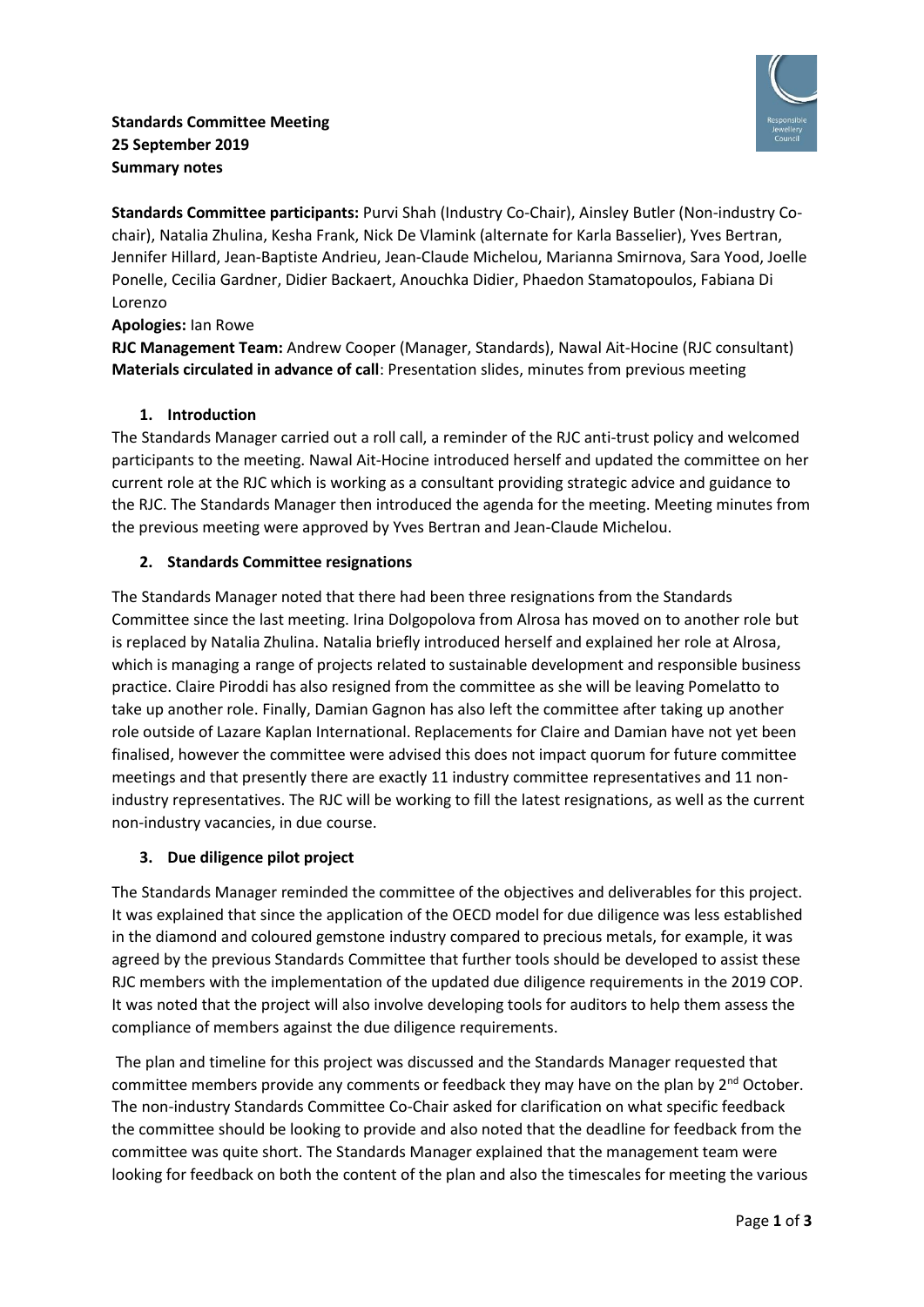project milestones. It was also noted that if the committee feel they need further time to review the plan, then some flexibility would be possible.

Immediate next steps will be to identify and select volunteer companies to participate in the pilot and the RJC are also planning to engage with the Antwerp World Diamond Centre (AWDC) to specifically identify volunteer candidates from the diamond supply chain, with the aim of securing a balanced cross-section of companies. The Standards Manager noted that there had already been expressions of interest from several companies from the diamond and coloured gemstone industry and once a final list had been complied this will be shared with the Standards Committee.

A committee member asked how the pilot would be managed in practice, and it was clarified that the day to day management of the pilot project and drafting of tools would be coordinated and led by the RJC team, but that ultimate oversight and decision making around the pilot would remain with the Standards Committee.

Another committee member asked if the coloured stone actors that had expressed an interest in participating in the pilot were already RJC members. The Standards Manager clarified that the current planning was to allow (if needed) non-RJC members from the coloured gemstone industry to participate in the pilot given that these companies have only recently been eligible to join the RJC (unless already members dealing in other in-scope materials). There was a discussion around ensuring that the influence of any non-members participating in the project is properly balanced and managed, given that these companies are not currently required to comply with the requirements of the COP. It was agreed that this would be taken into account during the process of selecting companies. Another committee member suggested that as long as the project is implemented so that the input of these 'non-member' stakeholders is reviewed and considered in a structured way with oversight and decision making from the Standards Committee, then such risks should be adequately managed.

A discussion followed about whether it would be possible for an industry member of the Standards Committee to also represent their member company as a participant in the pilot project and whether this could potentially be seen as a conflict of interest. The general feeling from the committee was that it would not be inappropriate for committee members to also participate in the pilot, but that this could be discussed further before finalising the volunteer selection process. Another member noted the importance of, particularly for the coloured gemstone supply chain, providing tools to make it easier for members to source from ASM.

# **4. Chain of Custody (CoC) standard – technical update**

The Standards Manager explained that this project was not a formal review of the standard, but a technical update to expand the scope of the standard to include silver (since this was added to the material scope of the RJC earlier this year), to align the due diligence and Know Your Counterparty (KYC) requirements and guidance of the CoC with the latest version of the COP, and to make other minor technical improvements to the CoC guidance document.

The Standards Manger confirmed that this update was now fairly advanced and that a draft of the updated standard and guidance would be sent to the committee w/c 1st October for comments and feedback prior to it being published. Committee members were asked to submit any comments or questions they may have on these drafts by  $11<sup>th</sup>$  October. Another member asked if a timeline had been set to remove the due diligence and KYC provisions from the CoC altogether, now that they were a mandatory part of the COP. The Standards Manager noted that given that it will take some years for all members to transition to the 2019 COP, the requirements would remain in the CoC but